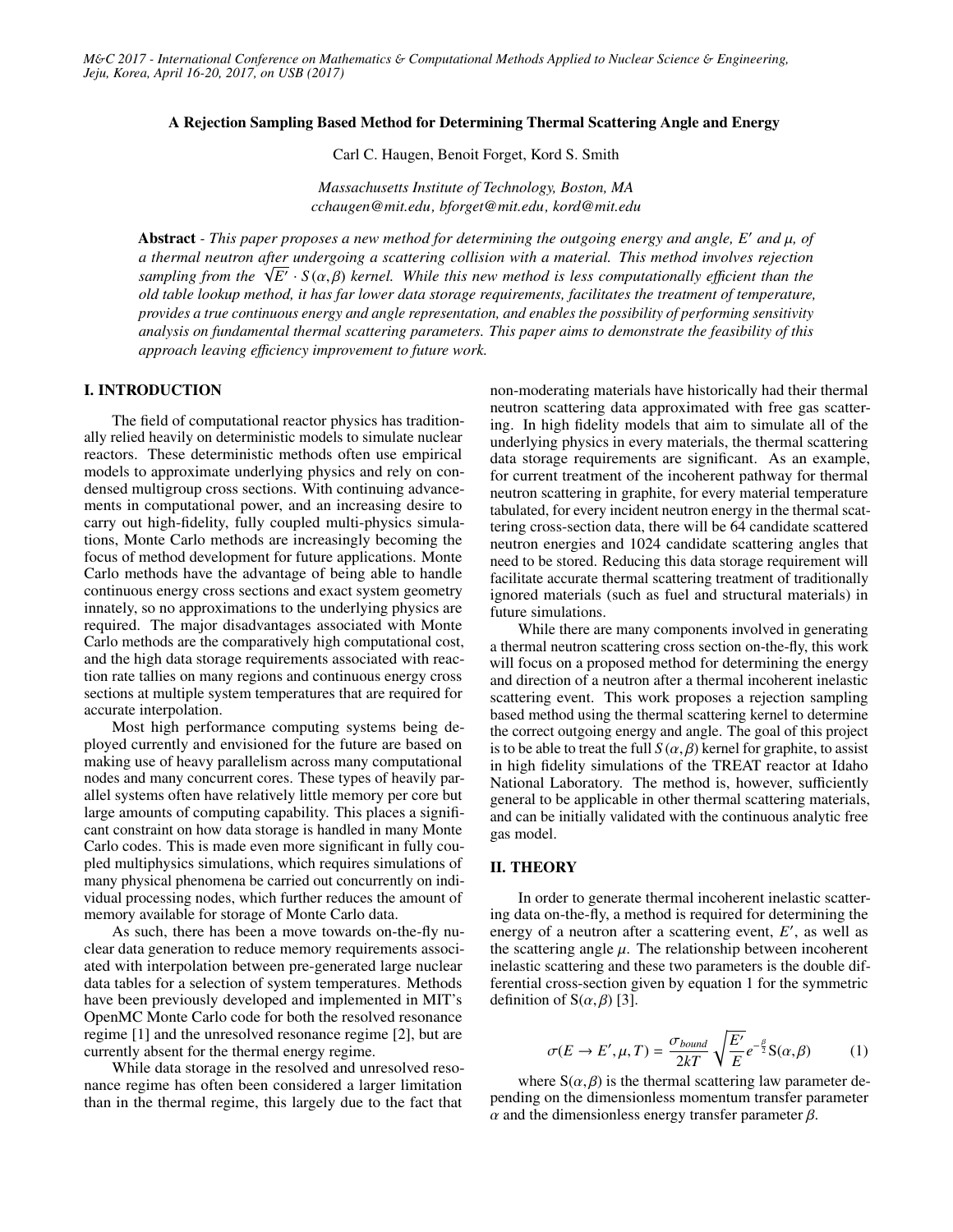$$
\alpha = \frac{E + E' - 2\mu\sqrt{EE'}}{A_0 k_B T}
$$
 (2)

 $\beta = \frac{E' - E}{kT}$ *kT* (3)

While cumulative probability distribution functions for both  $\beta$  and  $\alpha$  can be computed via equations 4 and 5 [4], since these equations can not be analytically inverted, they can not be easily used in an on-the-fly methodology.

$$
G(\beta|E,T) = \int_{\beta_{min}}^{\beta} e^{-\frac{\beta'}{2}} \frac{\int_{\alpha_{min}}^{\alpha_{max}} S(\alpha,\beta',T) d\alpha}{\int_{\beta_{min}}^{\beta_{max}} \int_{\alpha_{min}}^{\alpha_{max}} e^{-\frac{\beta''}{2}} S(\alpha,\beta'',T) d\alpha d\beta''} d\beta'
$$
(4)

$$
H(\alpha|\beta, E, T) = \int_{\alpha_{min}}^{\alpha} \frac{S(\alpha', \beta, T)}{\int_{\alpha_{min}}^{\alpha_{max}} S(\alpha'', \beta, T) d\alpha''} d\alpha' \qquad (5)
$$

We propose instead using the fact that the double differential cross section represents the probability of a given scattering path for an incident neutron, to use a rejection sampling scheme to determine *E'* and  $\mu$  from  $S(\alpha, \beta)$ . Please note that for the remainder of this work the asymmetric form of *S* that for the remainder of this work, the asymmetric form of *S* [5], such that

$$
S(\alpha, \beta) = e^{-\frac{\beta}{2}} S(\alpha, \beta)
$$
 (6)

will be used. This changes the  $\sqrt{\frac{E'}{E}}e^{-\frac{\beta}{2}}S(\alpha,\beta)$  term in

equation 1 to  $\sqrt{\frac{E'}{E}} S(\alpha, \beta)$ .<br>From equation 1 it g From equation 1, it can be determined that for a given

incident energy  $E$ , the probability that any pair of outgoing energy  $E'$  and scattering angle  $\mu$  will occur is

$$
P(E', \mu) \propto \sqrt{E'} \cdot S(\alpha, \beta) \tag{7}
$$

The simple rejection sampling scheme proposed in this work involves sampling *E'* uniformly from 0 to  $E + 20k_B T$ and  $\mu$  uniformly from -1 to 1. A random number is then<br>sampled and checked against the ratio  $\frac{\sqrt{E' \cdot S(\alpha \beta)}}{\text{sample limit}}$ . If the random  $\frac{\sqrt{E'} \cdot S(\alpha, \beta)}{sample limit}$ . If the random number is less than this ratio, the candidate  $E^{\prime}$  and  $\mu$  values are accepted. The sampling limit is chosen such that it is above accepted. The sampling limit is chosen such that it is above accepted. The sampling limit is chosen such that it is above<br>the highest possible value of  $\sqrt{E'} \cdot S(\alpha, \beta)$  that will be seen<br>for the material for the material.

It is important to note that sampling uniformly in  $E'$  and  $\mu$  is not equivalent to sampling uniformly in  $\alpha$  and  $\beta$ . Since *S* is computed directly with the candidate values for  $\alpha$  and  $\beta$ , it might seem more convenient to sample those values directly. However, this would require a non-constant sampling limit to preserve the correct scattering distribution. Instead of computing a new sampling limit for each candidate scattering event, it was determined that it was simpler to sample uniformly in *E*' and  $\mu$  and calculate the corresponding  $\alpha$  and  $\beta$  values.<br>For the thermal scattering kernels of real materials

For the thermal scattering kernels of real materials, the value of  $S(\alpha, \beta)$  can be computed, using the Gaussian and incoherent approximations [5], from equation 8.

$$
S(\alpha,\beta) = \frac{1}{2\pi} \int_{-\infty}^{\infty} e^{i\beta \hat{t}} \prod_{j} e^{-\left(\alpha \int_{-\infty}^{\infty} \frac{\rho_j(\beta')}{2\beta' \sinh\left(\frac{\beta'}{2}\right)} \left[1 - e^{-i\beta' \hat{t}}\right] e^{-\beta'/2} d\beta'\right)} d\hat{t}
$$
\n(8)

In the case of simpler materials with little or no internal structure, the free gas model for  $S(\alpha, \beta)$  can be used. This is demonstrated in equation 9.

$$
S(\alpha, \beta) = \frac{1}{\sqrt{4\pi\alpha}} e^{-\left[\frac{(\alpha+\beta)^2}{4\alpha}\right]}
$$
(9)

 $\sqrt{4\pi\alpha}$ <br>While figure 1 shows the total behaviour of  $\sqrt{E'}S(\alpha,\beta)$ <br>n incident neutron energy of 0.7 eV it is more informative for an incident neutron energy of 0.7 *eV*, it is more informative to look at cross sections of its behaviour. Figures 2 and 3 present the function to be sampled for graphite with an incident neutron energy of  $E = 0.7$  eV. Figure 2 shows how the function varies with  $\beta$  for a set value of  $\alpha$  in graphite, while figure 3 shows how the function varies with  $\alpha$  for a set value of  $\beta$  in shows how the function varies with  $\alpha$  for a set value of  $\beta$  in graphite. The black line represents the  $\sqrt{E'} \cdot S(\alpha, \beta)$  function that is being used for the rejection sampling, while the red that is being used for the rejection sampling, while the red line represents the rejection limit that is being used to check candidate alphas and betas.



Fig. 1. Rejection Sampling Surface for 0.7 eV Neutron in Graphite

While in figure 2, the rejection surface does contain phys-While in figure 2, the rejection surface does contain physically possible values for  $\beta > 20$ , the value of  $\sqrt{E'} \cdot S(\alpha, \beta)$  continues to decrease in the steen exponential fashion. Since continues to decrease in the steep exponential fashion. Since it has been used an the upper limit for numerical integration of *S* ( $\alpha$ , $\beta$ ) in other work [4],  $\beta$  = 20 was the maximum upscatter value that was sampled in this method.

One of the major advantages of the rejection sampling scheme is that it allows for computation of continuous outgoing neutron energies and scattering angles, while many current libraries use an approximated discretized space. These libraries have tables of  $\hat{E}'$  and  $\mu$  for a grid of incident ener-<br>gies. When values of  $E'$  and  $\mu$  are required, they are picked gies. When values of  $E'$  and  $\mu$  are required, they are picked<br>randomly from the tables (which are often set so that each of randomly from the tables (which are often set so that each of the values has an equal probability of being chosen), with no interpolation between the possible energies and angles. These are chosen such that, in principle, the average result over many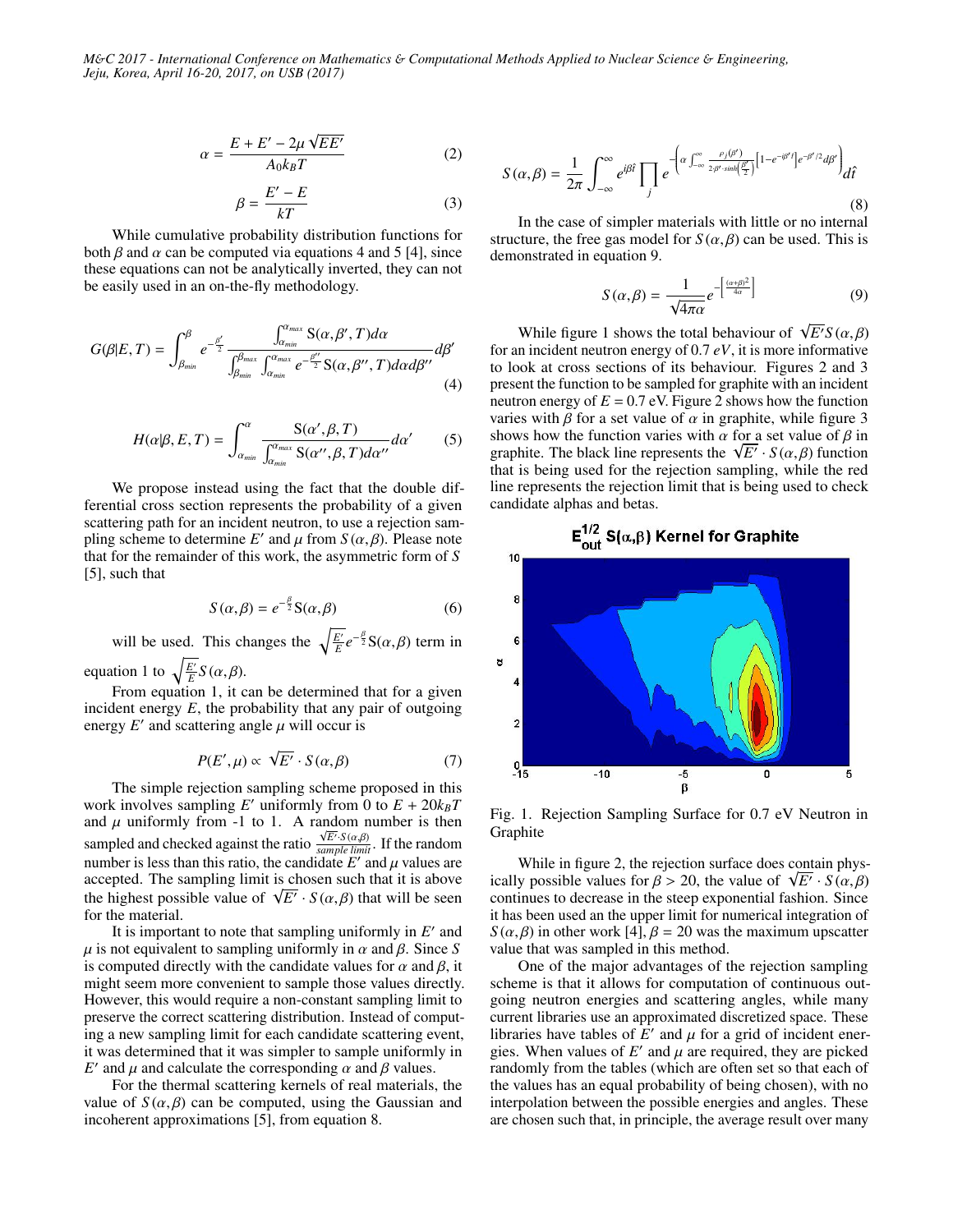

Fig. 2. Rejection Sampling Surface and Rejection Criteria for 0.7 eV Neutron in Graphite, β Dependence



Fig. 3. Rejection Sampling Surface and Rejection Criteria for 0.7 eV Neutron in Graphite,  $\alpha$  Dependence

neutrons should be identical to the correct result that would be obtained if a physical continuous model were being used. Recent extensions have proposed using a linearly interpolatable table in energy, as well as a smearing of the equiprobable bins in angle to provide a pseudo-continuous distribution in scattering angle [6], [7].

From figures 2 and 3, one obvious disadvantage can be seen with the current implementation of the rejection sampling seen with the current implementation of the rejection sampling<br>algorithm.  $\sqrt{E'} \cdot S(\alpha, \beta)$  varies by orders of magnitude in both<br>*α* and *β* space, so there are many sampled values that have an  $\alpha$  and  $\beta$  space, so there are many sampled values that have an extremely low probability of being accepted. This results in the rejection efficiency being very low, with many candidate  $\alpha$ and  $\beta$  values needing to be tested to find the correct scattering distribution. This effect is even more pronounced in the free gas  $S(\alpha, \beta)$  kernel, as shown in figures 4 and 5, where the value of *S* decays much more sharply in  $\beta$ . However, the free gas model is being used primarily for validation, so the efficiency of the rejection model with that  $S(\alpha, \beta)$  kernel is less of a concern than the low efficiency with a real  $S(\alpha, \beta)$  kernel. For example, it can be seen from figure 2, that if  $\beta = -25$  is generated with  $\alpha = 2$ , the acceptance chance for this pair is on the order of 0.01%. A method for non-uniform weighted sampling of  $E'$  and  $\mu$  so that a flat rejection limit is no longer<br>required will be necessary for this rejection sampling scheme required will be necessary for this rejection sampling scheme to be practical for use in large Monte Carlo simulations. The sampling efficiency could also be improved by reducing the maximum  $\beta$  value sampled. As can be seen from figure 2, this reduced limit could safely be used without much impact on the solution.



Fig. 4. Rejection Sampling Surface and Rejection Criteria for 0.7 eV Neutron in Free Gas Carbon, β Dependence



Fig. 5. Rejection Sampling Surface and Rejection Criteria for 0.7 eV Neutron in Free Gas Carbon, α Dependence

# III. RESULTS AND ANALYSIS

The rejection sampling method for generating an outgoing energy and angle from a thermal scattering event appears able to reproduce the correct distribution of  $E^{\prime}$  and  $\mu$ .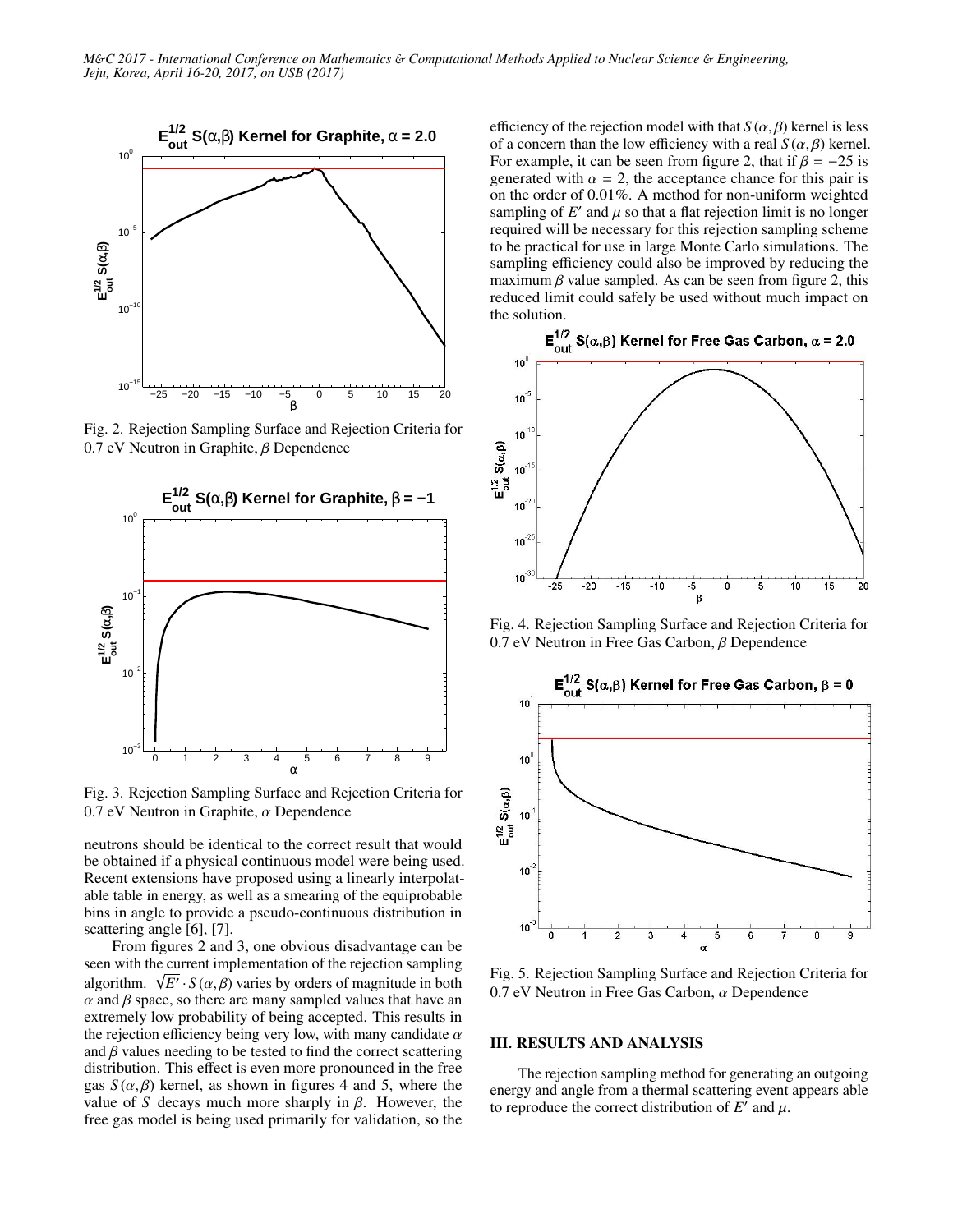This was initially tested by generating the probability distribution for scattering to all possible values of  $E'$  and  $\mu$ <br>using both the traditional method and with the new rejection using both the traditional method and with the new rejection sampling scheme discussed in this work. When comparing to free gas scattering in carbon, the rejection sampling scheme showed extremely good agreement at all tested temperatures and incident neutron energies. The agreement between the non-continuous traditional graphite scattering and continuous rejection graphite scattering is not perfect, but the overall behaviour is consistent. Plots of a representative selection of generated PDFs have been provided in an appendix at the end of this work.

The main comparison between the two methods that will be discussed in this work is the agreement between two benchmark problems.

A fixed source calculation was carried out on a simple heavy scattering problem to determine accuracy of the method. This system was a large pure carbon block, infinite in the *z* direction, and a 1.4  $m \times 1.4$  *m* square in the  $x - y$  plane. The source neutrons were populated in a 2  $cm \times 2$  *cm* square in the middle of the problem from the  $\chi$  spectrum with random initial angular distribution. A second simulation was carried out on a simplified model of the Idaho National Lab TREAT reactor core. This is an eigenvalue calculation of a system that is >99% graphite by mass. Both of these simulation problems are dominated by scattering in graphite, which lend themselves to testing a thermal scattering model. While common practice requires the use of  $S(\alpha, \beta)$  tables for graphite, we are using the free gas thermal scattering model for testing purposes because it is continuous, which allows direct comparison with the rejection sampling scheme.

The primary metrics for the fixed source scattering in the graphite block were the agreement between the neutron leakage fraction out of the slab and the thermal flux distribution in the slab. In the simplified TREAT core eigenvalue problem, the metrics examined were the core eigenvalues and the leakage fraction exiting the graphite reflector region surrounding the core (combined axial and radial leakage).

#### 1. Free Gas Model

The most basic model to test the accuracy of the rejection sampling methodology is to use the free gas model for the carbon  $S(\alpha, \beta)$ . The free gas model has advantages of having a simple and inexpensive definition of *S* , and that the traditional sampling algorithm generates continuous distributions in E' and  $\mu$ . The continuous nature of scattering distributions generated by the traditional method provides an easy method of validation for the continuous results generated by the rejection method. It should be noted that the intent of this work was never to replace the free gas method of scattering, since there would be little benefit to doing so, while there would be a significant sacrifice of computational efficiency.

Table I shows the results obtained from simulating carbon scattering both with the free gas rejection model and with the traditional free gas scattering model used in OpenMC [8] for the fixed source carbon scattering problem.

The agreement between the traditional model for computing *E'* and  $\mu$  is very good, agreeing within the  $\pm$  95%

confidence intervals in almost all metrics examined.

The simplified TREAT core was also simulated using free gas carbon data, both with the traditional scattering model, and the rejection sampling model. Table II shows that this simulation also agreed very well within the 95% confidence intervals for all metrics.

The efficiency of this rejection scheme is currently very low, often requiring hundreds to thousands of sampling attempts to find a valid  $E'$  and  $\mu$  pair at each scattering event.<br>While the sampling efficiency will be improved in future work While the sampling efficiency will be improved in future work, the goal of this sampling scheme was never to replace the traditional free gas scattering model but simply to use it for verification.

### 2. Full Graphite  $S(\alpha, \beta)$

The second model that was tested was the same fixed source slab and simplified TREAT reactor problems using the full graphite  $S(\alpha, \beta)$  to inform the cross sections and scattering  $\overline{E}^{\prime}$   $\overline{\mu}$  values. The  $S(\alpha, \beta)$  values used for this test were interpolated from a pre-computed table. This was done largely to prevent the addition of large additional cost from direct calculation of  $S(\alpha, \beta)$  in this scoping study. Unlike the free gas  $S(\alpha, \beta)$  kernel, the thermal scattering kernel generated by using the phonon spectrum of a real material is non-trivial to compute. This does, however, mean that the  $S(\alpha, \beta)$  values being used were not truly continuous. As an added layer of complexity, most traditional thermal scattering libraries use discrete values of equiprobable  $E'$  and  $\mu$ , while the rejection<br>method selects from a continuous spectrum in  $F'$  and  $\mu$  (a method selects from a continuous spectrum in  $E'$  and  $\mu$  (a more faithful representation of the physics), making it is more difficult to draw conclusions from comparison between the two methods. Table III shows that there are significant differences between the scattering results of the continuous rejection scattering in this proposed method and the methodology used by most reactor physics data libraries for the graphite block benchmark. For this comparison, a tabular sampling method containing 64 equiprobable values of  $E'$  and 16 equiprobable values of  $\mu$  for each incident  $E$  was used (this is the type of scattering used by libraries such as NNDC and JEFF). There is no interpolation between these values - it is typically assumed that the integrated result over many neutrons will probabilistically converge to the correct result. To show how large an impact this discretization has on the result, another simulation, using tabular interpolation to determine  $E'$  from a grid of points, and setting  $\mu$  to one of a set number of possible (equiprobable, non-interpolated) values, was carried out. This is a better methodology than using equiprobable bins for both parameters [7]. For this simulation, for each value of *E* in the data table, 1024 *E'* interpolation points and 32 equiprobable  $\mu$  bins were used. These results are reported in table III bins were used. These results are reported in table III.

These tests show that higher discretization brings most of the metrics closer to the values observed in the continuous rejection sampling case, but not by enough to draw a definitive conclusion.

Similarly, when comparing the results of the rejection sampling scheme using the graphite  $S(\alpha, \beta)$  kernel to the results of the simulation with the tabulated 64 equiprobable *E'* and 16 equiprobable  $\mu$  values, there are significant differences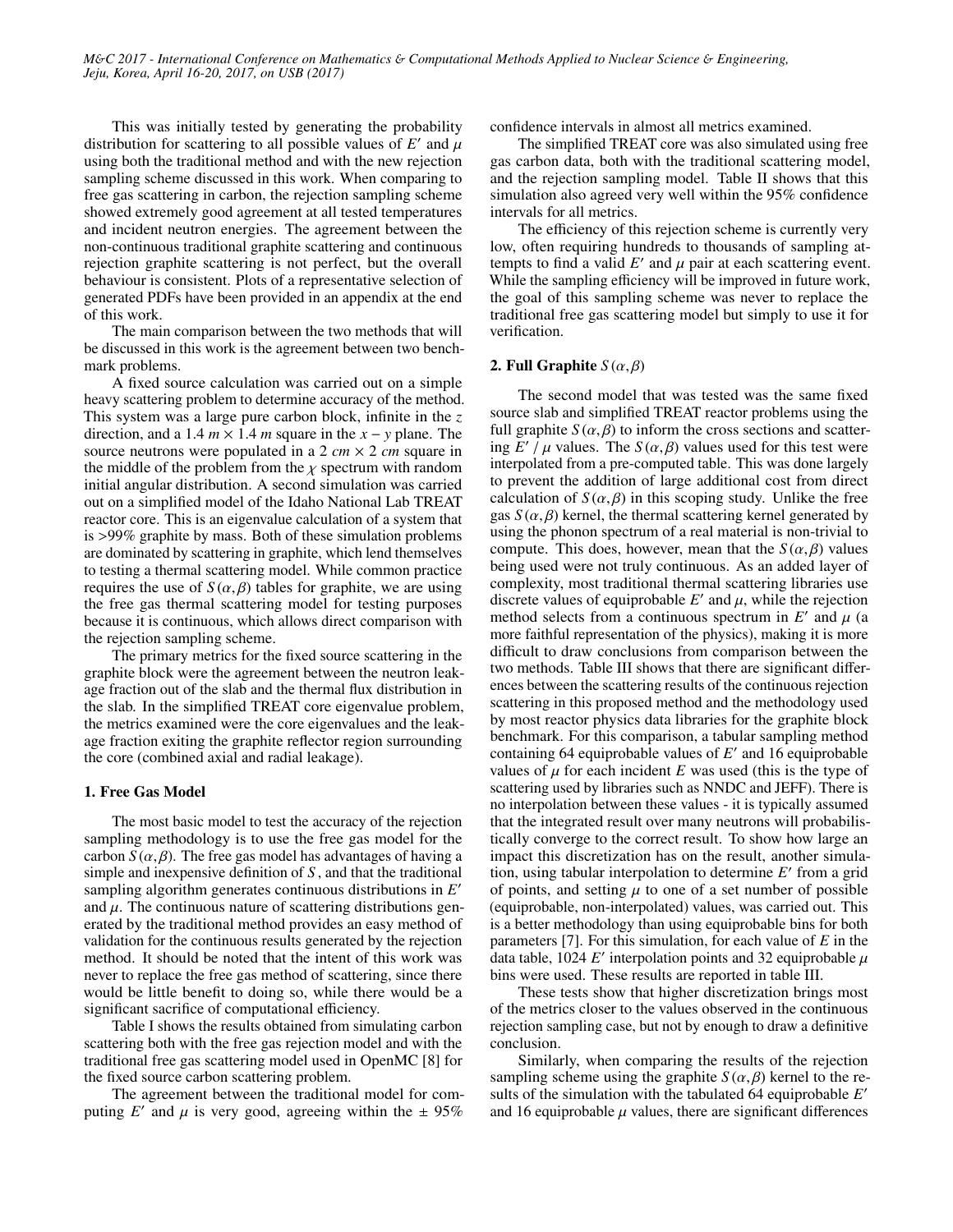| Computed<br>Parameter  | Traditional<br>Method<br>Result | Traditional Method<br>Confidence<br>Interval | Rejection<br>Method<br>Result | Rejection Method<br>Confidence<br>Interval |
|------------------------|---------------------------------|----------------------------------------------|-------------------------------|--------------------------------------------|
| Leakage Fraction       | 0.70351                         | 0.00139                                      | 0.70303                       | 0.00152                                    |
| $Flux < 0.005$ eV      | 17.2514                         | 0.056894                                     | 17.2106                       | 0.059856                                   |
| Flux $0.005 - 0.01$ eV | 43.5058                         | 0.148507                                     | 43.4048                       | 0.139925                                   |
| Flux $0.01 - 0.05$ eV  | 536.923                         | 1.70650                                      | 536.102                       | 1.39021                                    |
| $Flux 0.05 - 0.1 eV$   | 332.177                         | 1.12617                                      | 331.905                       | 0.996793                                   |
| $Flux 0.1 - 0.5 eV$    | 129.488                         | 0.383167                                     | 129.583                       | 0.320090                                   |
| $Flux 0.5 - 1.0 eV$    | 11.5805                         | 0.023418                                     | 11.6489                       | 0.023472                                   |
| Flux $1.0 - 5.0$ eV    | 25.5816                         | 0.033438                                     | 25.7569                       | 0.032811                                   |

TABLE I. Agreement Between Rejection Sampling Method and Traditional Method for Free Gas Carbon in Fixed Source Scattering

| Computed<br>Parameter    | Traditional<br>Method<br>Result | <b>Traditional Method</b><br>Confidence<br>Interval | Rejection<br>Method<br>Result | <b>Rejection Method</b><br>Confidence<br>Interval |
|--------------------------|---------------------------------|-----------------------------------------------------|-------------------------------|---------------------------------------------------|
| $k_{eff}$ (Collision)    | 1.07040                         | 0.00312                                             | 1.07115                       | 0.00358                                           |
| $k_{eff}$ (Track-Length) | 1.07029                         | 0.00319                                             | 1.07113                       | 0.00356                                           |
| $k_{eff}$ (Absorption)   | 1.06998                         | 0.00235                                             | 1.06979                       | 0.00294                                           |
| Combined $k_{eff}$       | 1.07031                         | 0.00190                                             | 1.06989                       | 0.00223                                           |
| <b>Leakage Fraction</b>  | 0.04670                         | 0.00050                                             | 0.04711                       | 0.00045                                           |

TABLE II. Agreement Between Rejection Sampling Method and Traditional Method for Free Gas Carbon in a Simplified TREAT Eigenvalue Problem

between the computed eigenvalues and core leakage fractions that are not sufficiently accounted for by the simulation uncertainties. The results of these simulations can be seen in table IV.

# 3. Rejection Efficiency

As discussed previously in this work, one of the major difficulties encountered with the simplified version of the rejection sampling method proposed here is that it has a very low rejection efficiency. Due to the sampling surface varying by orders of magnitude (see figures 2 and 3), most candidate  $E'$  and  $\mu$  values are not accepted. Table V shows the computational times for the benchmark problems discussed above. It tional times for the benchmark problems discussed above. It is important to note that these are times for the entire simulation, and while the test problems are heavily thermal, some of the computational time is spent on slowing down through the higher energy regimes, and on non-scattering interactions.

The increase in computational cost is more than two orders of magnitude in the heavily scattering pure graphite system when going from the traditional methods to the rejection sampling schemes. In a system closer to a nuclear power reactor, where fissile isotopes are present, the increase in computational cost is much less, but still on the order of 5 - 50 ×.

It can be seen from figures 6 and 7 that the simple rejection sampling algorithm can take hundreds to thousands of attempts to find a valid  $E'$  and  $\mu$  pair for each thermal neutron scattering event. This is prohibitive for use in production level Monte Carlo codes.



Fig. 6. Distribution of Number of Attempts Required to Find a Valid  $\alpha$  /  $\beta$  Pair for Free Gas Rejection Sampling

For this reason, in order for this rejection sampling scheme to be practical in the future, a sampling bias must be introduced to allow the method to move away from uniformly sampling in  $E'$  and  $\mu$  so that a non-constant rejection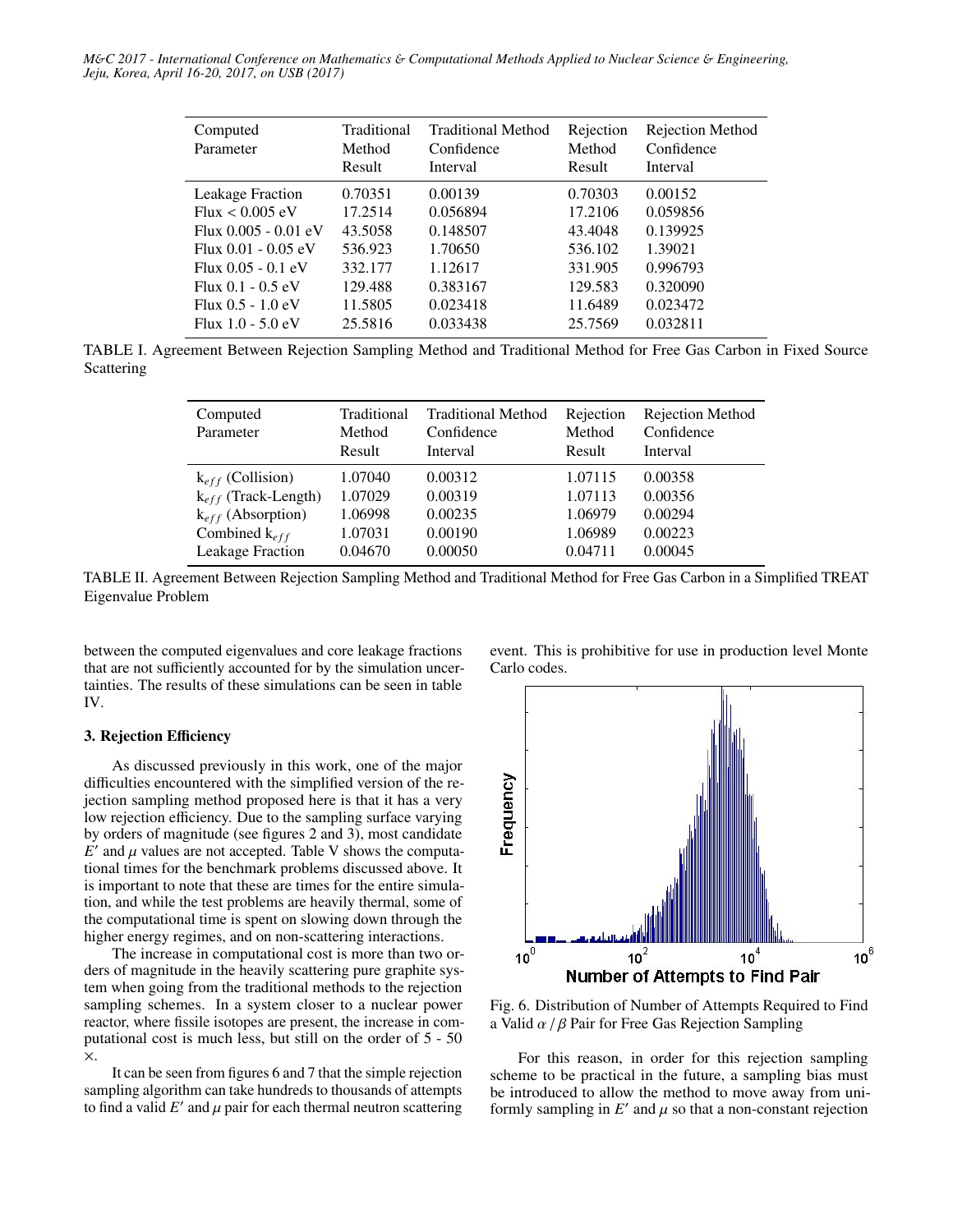| Computed<br>Parameter   | Rejection<br>Method<br>Result | Rejection<br>Method<br>Confidence<br>Interval | 64 Discrete $E'$<br>16 Discrete $\mu$<br>Result | 64 Discrete $E'$<br>16 Discrete $\mu$<br>Confidence<br>Interval | Interpolated $E'$<br>32 Discrete $\mu$<br>Result | Interpolated $E'$<br>32 Discrete $\mu$<br>Confidence<br>Interval |
|-------------------------|-------------------------------|-----------------------------------------------|-------------------------------------------------|-----------------------------------------------------------------|--------------------------------------------------|------------------------------------------------------------------|
| <b>Leakage Fraction</b> | 0.70505                       | 0.00116                                       | 0.70940                                         | 0.00162                                                         | 0.70771                                          | 0.00110                                                          |
| Flux < 0.005 eV         | 16.6714                       | 0.157206                                      | 15.3995                                         | 0.077969                                                        | 15.5073                                          | 0.127739                                                         |
| Flux $0.005 - 0.01$ eV  | 42.8473                       | 0.229711                                      | 35.7861                                         | 0.219346                                                        | 40.5120                                          | 0.252109                                                         |
| Flux $0.01 - 0.05$ eV   | 532.998                       | 1.79710                                       | 524.695                                         | 1.36235                                                         | 521.517                                          | 1.52923                                                          |
| Flux $0.05 - 0.1$ eV    | 334.134                       | 0.995411                                      | 342.045                                         | 0.781433                                                        | 341.221                                          | 1.02381                                                          |
| Flux $0.1 - 0.5$ eV     | 140.564                       | 0.348048                                      | 148.839                                         | 0.342259                                                        | 148.633                                          | 0.336976                                                         |
| Flux $0.5 - 1.0$ eV     | 12.0581                       | 0.027606                                      | 12.8352                                         | 0.017330                                                        | 12.8009                                          | 0.027009                                                         |
| Flux $1.0 - 5.0$ eV     | 25.1700                       | 0.028748                                      | 26.5651                                         | 0.020209                                                        | 26.5582                                          | 0.036654                                                         |

TABLE III. Agreement Between Rejection Sampling Method and Tabular Methods for Graphite Carbon, Fixed Source Scattering

| Computed<br>Parameter    | Traditional<br>Method<br>Result | <b>Traditional Method</b><br>Confidence<br>Interval | Rejection<br>Method<br>Result | Rejection Method<br>Confidence<br>Interval |
|--------------------------|---------------------------------|-----------------------------------------------------|-------------------------------|--------------------------------------------|
| $k_{eff}$ (Collision)    | 1.04850                         | 0.00200                                             | 1.05692                       | 0.00278                                    |
| $k_{eff}$ (Track-Length) | 1.04853                         | 0.00195                                             | 1.05725                       | 0.00279                                    |
| $k_{eff}$ (Absorption)   | 1.05236                         | 0.00281                                             | 1.06157                       | 0.00149                                    |
| Combined $k_{eff}$       | 1.04936                         | 0.00216                                             | 1.06126                       | 0.00183                                    |
| <b>Leakage Fraction</b>  | 0.05057                         | 0.00044                                             | 0.04729                       | 0.00026                                    |

TABLE IV. Agreement Between Rejection Sampling Method and Traditional Method for Graphites Carbon in a Simplified TREAT Eigenvalue Problem



Fig. 7. Distribution of Number of Attempts Required to Find a Valid  $\alpha$  /  $\beta$  Pair for Graphite Rejection Sampling

limit can be used. One of the potentially simplest changes that could be made would be to sample over integrated ranges of  $\alpha$  and  $\beta$  values, each with different upper rejection limits, or by bounding the kernel by a simple function that more closely follows the physics and is analytically inverted.

# IV. CONCLUSIONS AND FUTURE WORK

The use of a rejection sampling scheme to determine *E* 0 and  $\mu$  of a neutron after an incoherent inelastic thermal scattering collision has been shown to reproduce the results seen using traditional methods for the analytic free gas case, both in fixed source and eigenvalue simulations. This demonstrates the validity of the method.

The rejection sampling scheme does not currently obtain the exact same results as the approximated discrete models for handling full  $S(\alpha, \beta)$  kernels in materials (such as graphite). This could arise from the interpolation of  $S(\alpha, \beta)$  in the current implementation of the rejection sampling algorithm instead of being purely continuous. This is a concern primarily because of the pseudo-exponential decay of the  $S(\alpha, \beta)$  kernel, which results in an incorrect interpolation scheme having the potential to generate a  $S(\alpha, \beta)$  that is too far off from the true value to preserve the correct physics. Additionally, previous work at LANL [7] has shown that the compounding effect of the discrete equiprobable angles and energies used in the traditional  $S(\alpha, \beta)$  treatment can lead to unphysical anomalies, suggesting that the reference solutions might be slightly different from what would be obtained by perfectly adhering to all the underlying physics. More work will be done to demonstrate that the rejection sampling model is valid for complex  $S(\alpha, \beta)$  kernels as well.

Using a flat rejection limit and uniformly sampling in *E* 0 and  $\mu$  has resulted in a rejection sampling scheme that works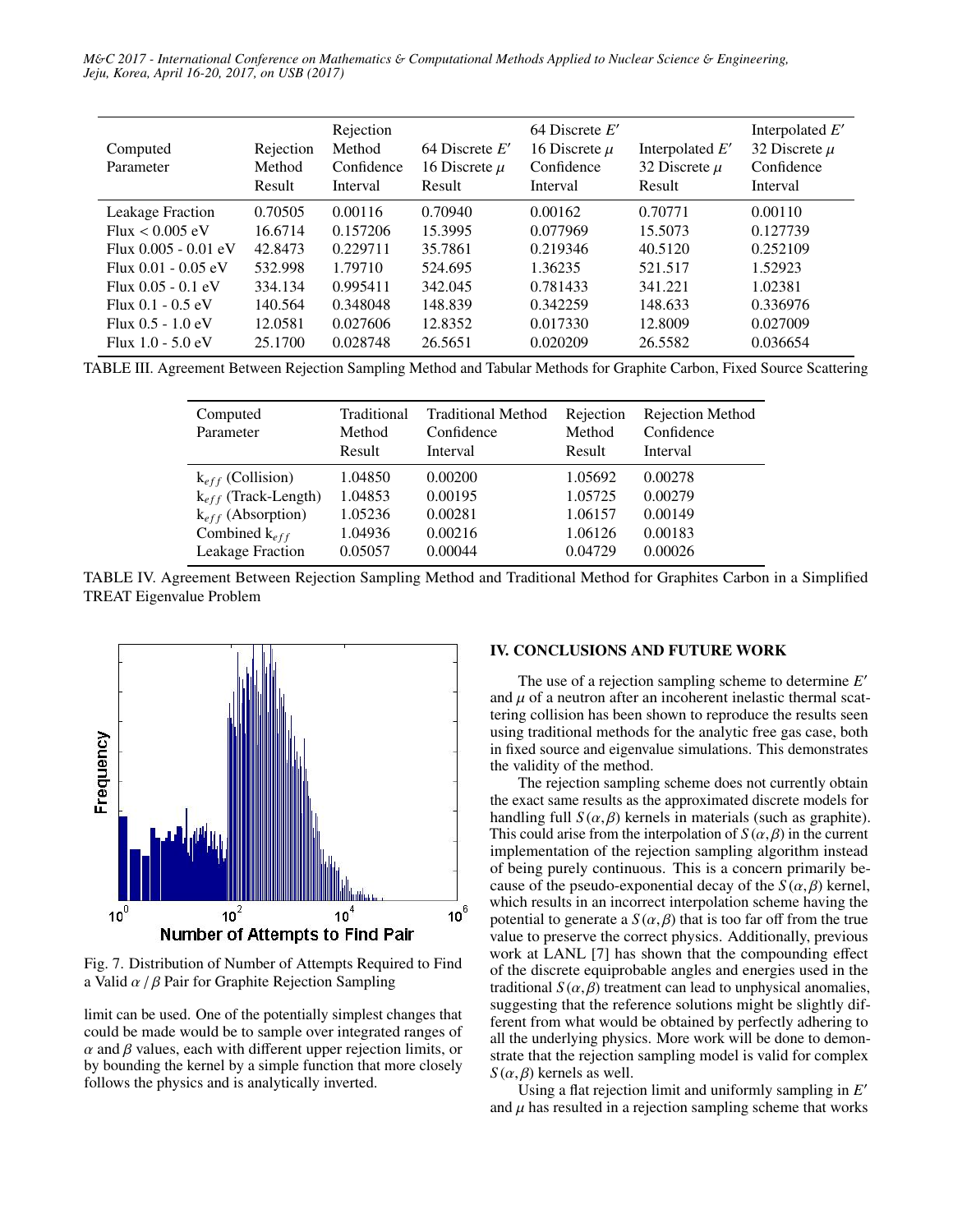| Problem          | $S(\alpha, \beta)$<br>Definition | Traditional<br>Method Time (s) | Rejection<br>Method Time (s) | Computational<br><b>Cost Increase</b> |
|------------------|----------------------------------|--------------------------------|------------------------------|---------------------------------------|
| Graphite Block   | Free Gas                         | 251.44                         | 58651                        | 233x                                  |
| Simplified TREAT | Free Gas                         | 1255.6                         | 56127                        | $44.7 \times$                         |
| Graphite Block   | Graphite $S(\alpha, \beta)$      | 169.35                         | 20694                        | 122x                                  |
| Simplified TREAT | Graphite $S(\alpha, \beta)$      | 552.09                         | 2605.5                       | 4.72x                                 |

TABLE V. Computational Time Increase from Using Simple Rejection

but is very inefficient. This is due to the fact that the rejection surface varies by orders of magnitude over the sampling range. Further work will be carried out to improve the efficiency of this scheme, so that it will be an effective method for use in Monte Carlo applications.

# V. ACKNOWLEDGMENTS

This work was funded by the Idaho National Laboratory, which is supported by the Office of Nuclear Energy of the U.S. Department of Energy under Contract No. DE-AC07- 05ID14517.

#### REFERENCES

- 1. C. JOSEY, P. DUCRU, B. FORGET, and K. S. SMITH, "Windowed Multipole for Cross-Section Doppler Broadening," *Journal of Computational Physics*, 307, 715–727 (2016).
- 2. J. A. WALSH, B. FORGET, K. S. SMITH, and F. B. BROWN, "On-the-Fly Doppler Broadening of Unresolved Resonance Region Cross-Sections via Probability Band Interpolation," *PHYSOR* (2016).
- 3. F. G. BISCHOFF, M. L. YEATER, and W. E. MOORE, "Monte Carlo Evaluation of Multiple Scattering and Resolution Effects in Double-Differential Scattering Cross-Section Measurements," *Nuclear Science and Engineering*, 48, 266–270 (1972).
- 4. A. T. PAVLOU and W. JI, "On-the-Fly Sampling of Temperature-Dependent Thermal Neutron Scattering Data for Monte Carlo Simulations," *Annals of Nuclear Energy*, 71, 411–426 (2014).
- 5. R. E. MACFARLANE, "The NJOY Nuclear Data Processing System," Tech. Rep. LA-UR-12-27079, Los Alamos National Laboratory (2012).
- 6. A. T. PAVLOU, F. B. BROWN, W. R. MARTIN, and B. C. KIEDROWSKI, "Comparison of Discrete and Continuous Thermal Neutron Scattering Cross-Section Treatments in MCNP5," , *LA-UR-11-04542* (2011).
- 7. J. L. CONLIN, D. K. PARSONS, F. B. BROWN, R. E. MACFARLANE, R. C. LITTLE, and M. C. WHITE, "Continuous-S(alpha,beta) Capability in MCNP," *Transactions of the American Nuclear Society*, 106, *LA-UR-12- 00155* (2012).
- 8. E. M. GELBARD, "Epithermal Scattering in VIM," Tech. Rep. FRA-TM-123, Argonne National Laboratory (1979).

# APPENDIX

The first test of the validity of the rejection sampling scheme involved generating probability distributions in E' and  $\mu$  for a number of incident neutron energies and material temperatures using both the traditional method and with the new rejection sampling scheme. As mentioned previously in this work, when comparing to free gas scattering in carbon, the rejection sampling scheme showed extremely good agreement at all tested temperatures and incident neutron energies. The agreement between the non-continuous traditional graphite scattering and continuous rejection graphite scattering is not perfect, but the overall behaviour is consistent. Plots of a representative selection of generated PDFs are shown with the figures 8 to 15.

Note that the  $E'$  values on the x-axes in all figures in this section are given in MeV.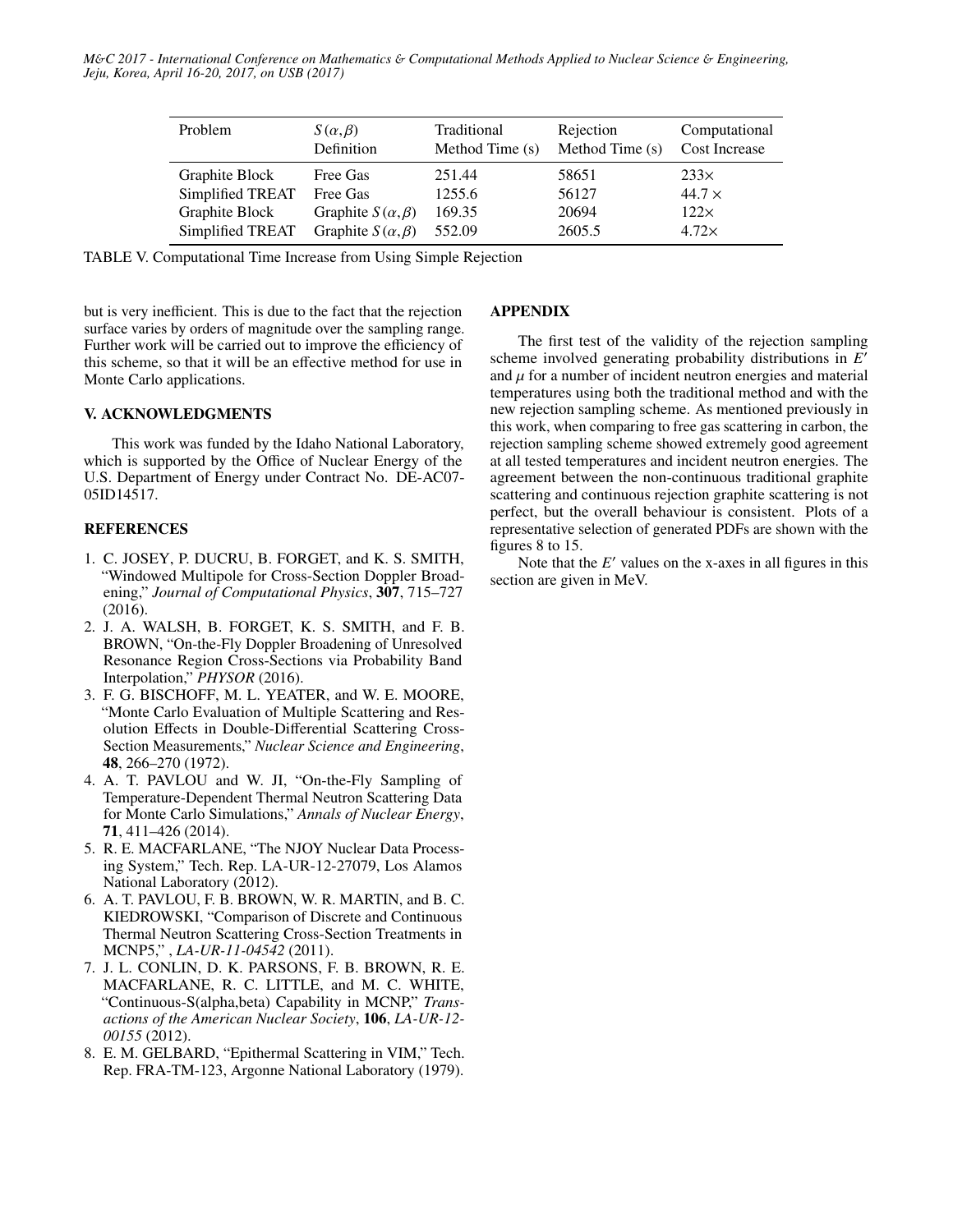

Fig. 8.  $E' / \mu$  Distribution Generated by a 3.8 eV Neutron<br>Scattering in Free Gas Carbon at 1200 K. Using the Traditional Scattering in Free Gas Carbon at 1200 K, Using the Traditional Method



Fig.  $10. E'/\mu$  Distribution Generated by a  $10 \text{ meV}$  Neutron<br>Scattering in Free Gas Carbon at  $1200 K$ . Using the Traditional Scattering in Free Gas Carbon at 1200 K, Using the Traditional Method



Fig. 9.  $E' / \mu$  Distribution Generated by a 3.8 eV Neutron<br>Scattering in Free Gas Carbon at 1200 K. Using the Rejection Scattering in Free Gas Carbon at 1200 K, Using the Rejection Method



Fig.  $11. E'/\mu$  Distribution Generated by a  $10 \text{ meV}$  Neutron<br>Scattering in Free Gas Carbon at 1200 K. Using the Rejection Scattering in Free Gas Carbon at 1200 K, Using the Rejection Method